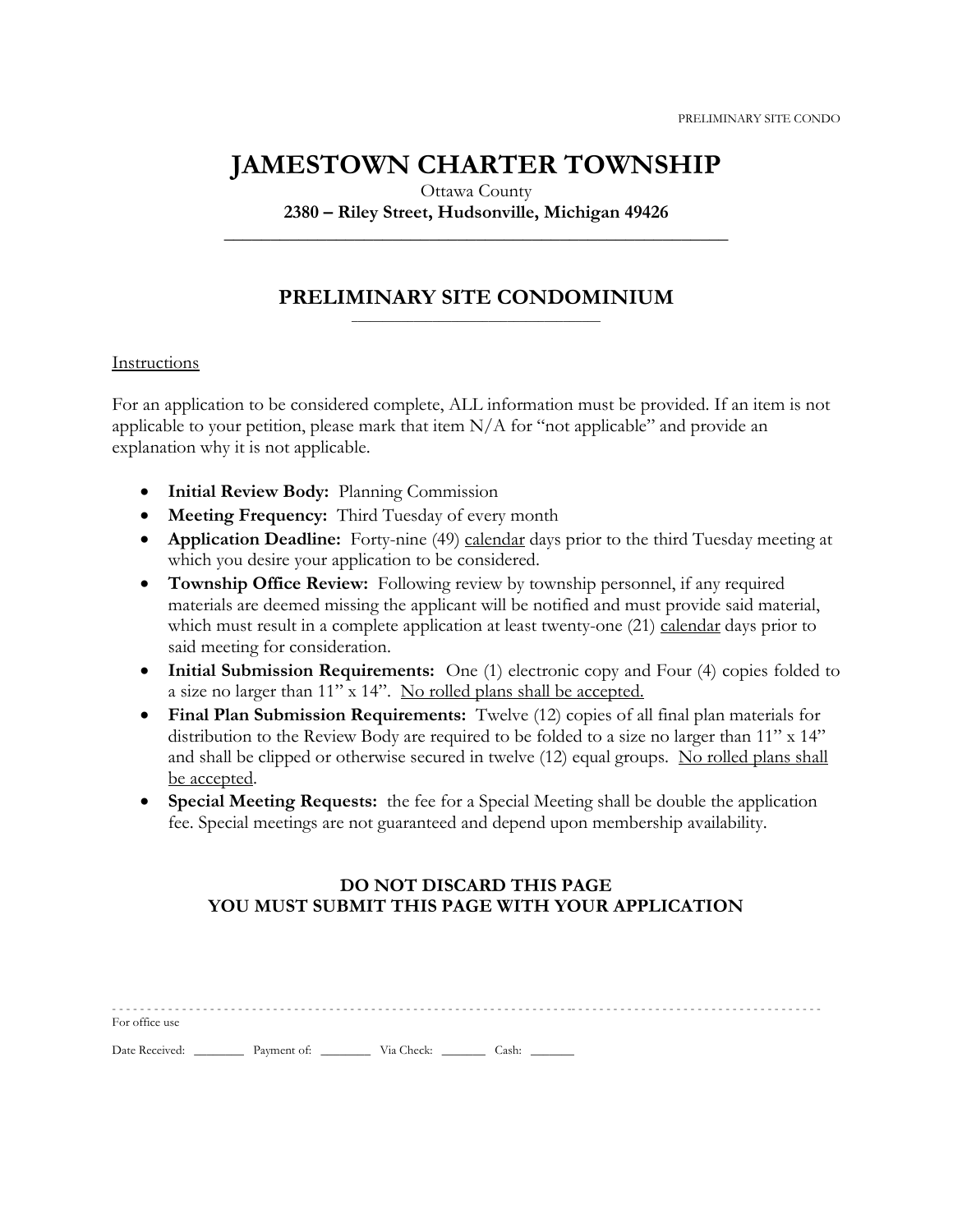# **JAMESTOWN CHARTER TOWNSHIP**

Ottawa County **2380 – Riley Street, Hudsonville, Michigan 49426 \_\_\_\_\_\_\_\_\_\_\_\_\_\_\_\_\_\_\_\_\_\_\_\_\_\_\_\_\_\_\_\_\_\_\_\_\_\_\_\_\_\_\_\_\_\_\_\_\_\_\_\_\_\_**

## **PRELIMINARY SITE CONDOMINIUM APPLICATION**

| NON-REFUNDABLE APPLICATION FEE: \$1,200.00<br>(Subject to additional fees as determined by the Township for Engineering, Attorney, Planning Consultant, Publishing<br>fees, etc.)                                                                        |  |
|----------------------------------------------------------------------------------------------------------------------------------------------------------------------------------------------------------------------------------------------------------|--|
|                                                                                                                                                                                                                                                          |  |
|                                                                                                                                                                                                                                                          |  |
|                                                                                                                                                                                                                                                          |  |
|                                                                                                                                                                                                                                                          |  |
|                                                                                                                                                                                                                                                          |  |
| Zoning District:                                                                                                                                                                                                                                         |  |
| List the name, address, phone number of every person who has a legal or an equitable interest in any<br>property included in the application. Provide proof of ownership or a legal financial interest in the<br>property, such as a purchase agreement. |  |
|                                                                                                                                                                                                                                                          |  |
|                                                                                                                                                                                                                                                          |  |
| Provide a detailed site plan of the property meeting the requirements of Section 27.3B of the<br>Jamestown Charter Township Zoning Ordinance. (see following pages)                                                                                      |  |
| **By signing this application I acknowledge that I am the legal owner, petitioner or agent and that I<br>have the authority to apply and that I provide consent for township officials to access the property<br>to accurately evaluate the request.     |  |

\*\*Signature of Applicant Date

\_\_\_\_\_\_\_\_\_\_\_\_\_\_\_\_\_\_\_\_\_\_\_\_\_\_\_\_\_\_\_\_\_\_\_\_ \_\_\_\_\_\_\_\_\_\_\_\_\_\_\_\_\_\_\_\_\_\_\_\_\_\_\_\_\_\_\_\_\_\_\_\_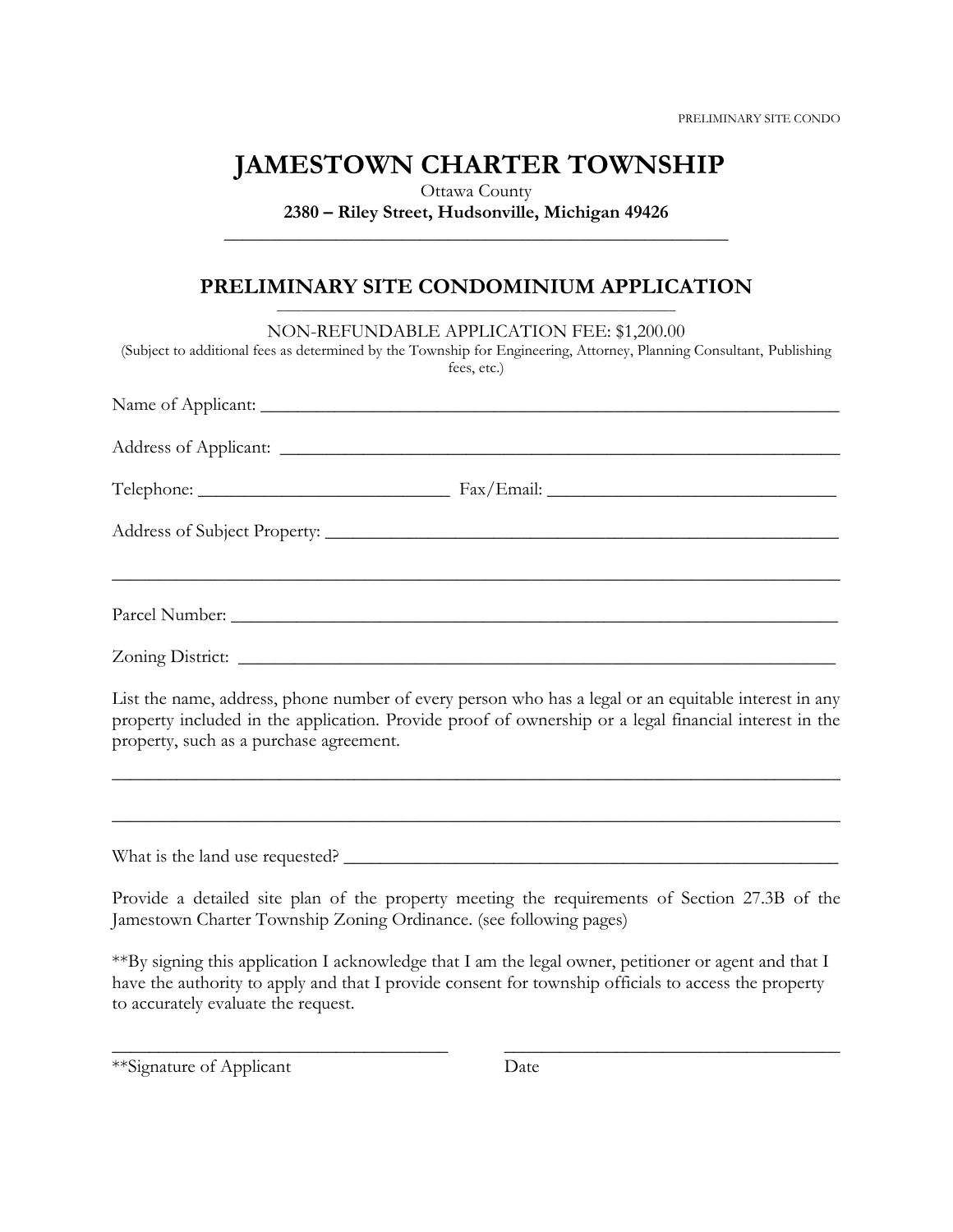**Section 27.3 – Review of Preliminary Plans by the Planning Commission – Standards and Required Improvements**

- **B. Application for review and possible site plan approval of a site condominium project plan shall be initiated by an applicant filing with the Zoning Administrator a written application along with a preliminary plan. To be placed on the agenda, the application and the preliminary plan must be filed at least thirty (30) days prior to the date of the Planning Commission meeting at which review is requested. The application and preliminary plan submitted for review shall comply with the following requirements and contain the following data:**
	- 1. A completed and signed application form as supplied by the Township.
	- 2. A plan showing the boundary of the subject property and its relationship to all contiguous properties, drawn at a scale of not more than 200 feet to the inch.
	- 3. Written proof of applicant's ownership of the subject property or, if the subject property is not owned by the applicant, written authorization signed by the owner of the subject property for the applicant to act on behalf of the owner.
	- 4. A location map showing the relationship of the subject property to the surrounding area (the area within one-half (1/2) mile).
	- 5. The proposed layout of streets, common areas and building sites.
	- 6. The relationship of proposed streets to adjacent streets and relationship of improvements and significant physical features to neighboring properties and public and private utilities.
	- 7. Existing physical conditions and characteristics of the subject property including, but without limitation, existing structures, wooded areas, topography at two (2) foot contours, flood plains, wetlands, streams and drainage.
	- 8. Proposed grading and storm drainage improvements and the location(s) of proposed detention/retention ponds.
	- 9. Proposed arrangements for wells, septics, public water, public sewer or other means for addressing a potable water supply and sanitary sewer needs.
	- 10. The existing land use and the existing zoning of the subject property and all contiguous properties.
	- 11. Preliminary building site data including number of building sites, minimum building site area and building site width.